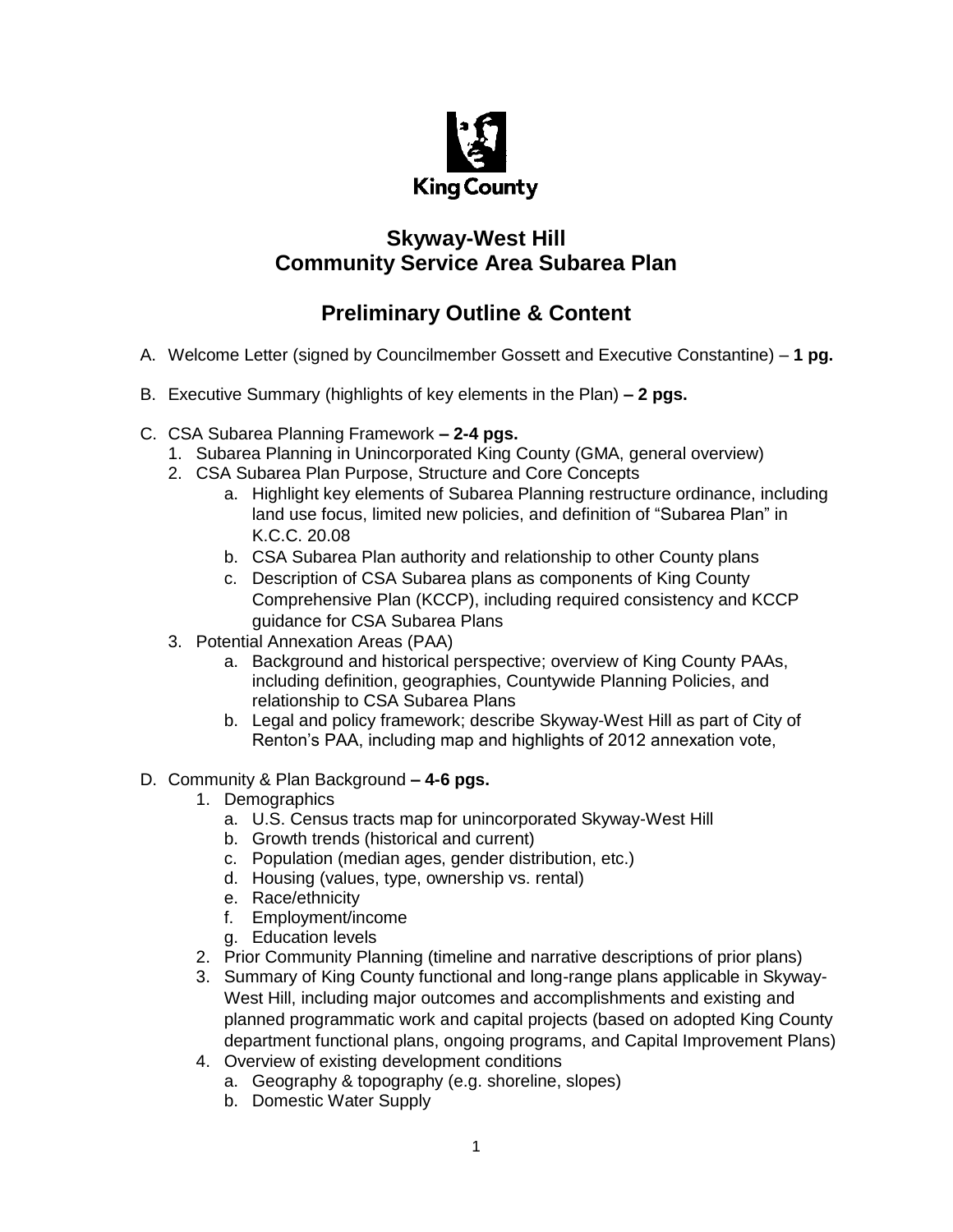- 1. Skyway Water & Sewer District service area
- 2. Other water purveyors in CSA (King County Water District #125, City of Seattle, City of Renton)
- 3. Private and group drinking water supplies
- 4. Map of water service areas
- c. Wastewater
	- 1. Skyway Water & Sewer District service area
	- 2. Private On-site Sewage Systems
	- 3. Map of sewer service areas
- d. Transportation
	- 1. Roads (e.g. street classifications, DOT & WSDOT jurisdiction)
	- 2. Non-motorized transportation (e.g. sidewalks, trails, bicycle)
	- 3. Transit services (e.g. bus routes)
	- 4. Map of road network and transit services
- E. Plan Process & Community Engagement **– 2-3 pgs.**
	- 1. Highlights and dominant themes of community engagement conducted during CSA Subarea Plan development (e.g. Skyway Parade & Block Party, West Hill Community Association meetings, community forums)
	- 2. Background: summary of public participation activities and survey results for the SWAP (2012-2015)
- F. Vision Statement & Land Use Guiding Principles (*sourced from 1994 West Hill Community Plan and proposed 2015 SWAP*) **– 1-2 pgs.**
	- 1. Vision
	- 2. Land Use Guiding Principles
- G. Land Use **10+ pgs.**
	- 1. Context, Opportunities and Challenges ("big picture" narrative and statistical overview of land use topics in Skyway-West Hill)
	- 2. Land Use and Zoning Categories
		- a. Description and analysis of all land use categories and zoning classifications in Skyway-West Hill
		- b. 2019 land use and zoning maps
		- c. Highlight intent and key features of Special District Overlays and P-suffix conditions in area
	- 3. Residential Neighborhood Identity, Image, & Character
		- a. Existing conditions (e.g. residential density map, average house size and type)
		- b. Future conditions
	- 4. Urban Greenspace & Public Scenic Viewpoints
		- a. Existing conditions
		- b. Future conditions
		- c. Map of existing public greenspace and public scenic viewpoint protection buffer areas
	- 5. Skyway Business District
		- a. Existing conditions
		- b. Future conditions
		- c. Renton Avenue walkshed map (1/4-mile buffer)
	- 6. Martin Luther King Jr. Way (SR-900) Business District
		- a. Existing conditions